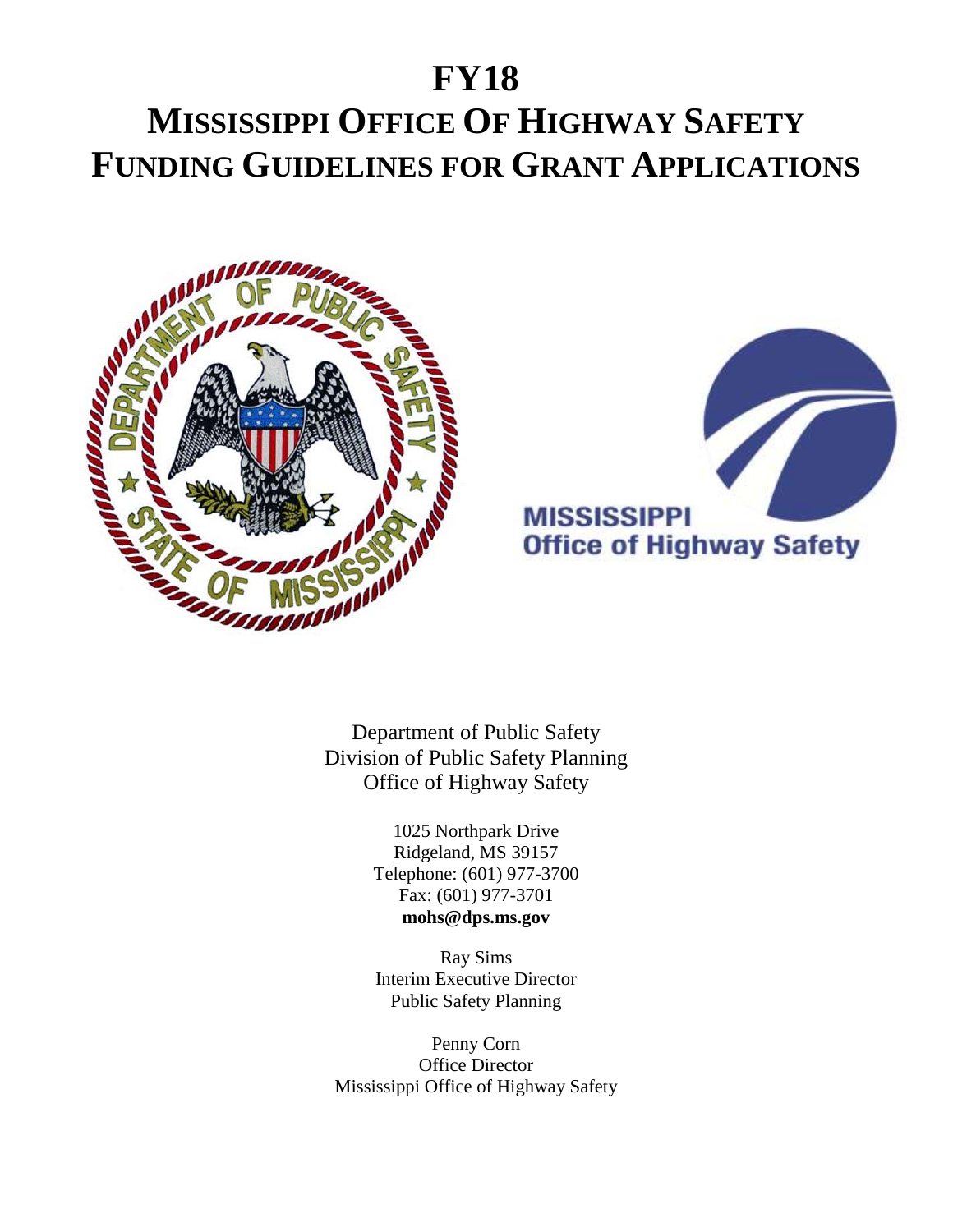### **Schedule for Application Process:**

- **Deadline for submission of initial electronic application is: November 30, 2016.**
- **All applicants will be notified of application results no later than June, 2017.**

### **Purpose of the Funding Guidelines:**

The purpose of this document is to outline the specific criteria to be followed in the preparation of highway safety applications for funding. The manual provides direction and guidelines to assist state and local agencies in obtaining federal funding support for their highway safety programs.

The Mississippi Office of Highway Safety (MOHS) receives annual funding under the Highway Safety Act of 1966, State and Community Highway Safety Grant Program currently operating under the new authorization Fixing America's Surface Transportation Act (FAST). The funding was established to provide financial assistance to states to stimulate the development of traffic safety projects at the state and local levels. The funding is received from the National Highway Traffic Safety Administration (NHTSA) and the Federal Highway Administration (FHWA) to the state to support highway safety programs. The success of the programs is determined by the efforts and interest demonstrated by the state and local agencies with traffic safety responsibilities.

Annually, the State produces a Highway Safety Plan (HSP), which provides for statewide initiatives, directs activity toward resolving identified traffic safety problems, and establishes statewide targets and performance measures for highway safety. The planning process incorporates the solicitation of applications or proposals (through the problem identification process) for highway safety activities from state agencies and political subdivisions to ensure a statewide effort that will satisfy state highway safety objectives. Applications for funding submitted for traffic safety activities are not restricted to any dollar value but must provide evidence of being cost effective. Applications must state in detail the goals of the project, the problem to be addressed, and the associated activities.

These guidelines are provided to assist the applicant agency in developing traffic safety activities, eligible for federal support and aid in reaching state highway safety goals and objectives. Programs, projects and funding **begin October 1st** and **end September 30th ,** unless specified otherwise by MOHS.

### **FY18 Mississippi Office of Highway Safety Targets, Performance Measures and Strategies**

Per Federal guidelines, the Mississippi Office of Highway Safety must set targets, performance measures and strategies that will be accomplished on an annual basis to remain in federal and state compliance and meet all federal and state requirements for funding.

By funding agencies and projects across the State of Mississippi, the MOHS hopes to achieve success in these target areas and reach all proposed performance measures, by performing specialized strategies.

C-1 Core Outcome Measure/Number of Traffic Fatalities (FARS): To maintain traffic fatalities by a five year average (2010-2014) of 615 by the end of 2017. To decrease the number of traffic fatalities by an additional .50%for a long term goal of 612 fatalities by the end of 2018. \*Based on preliminary state data the MOHS is expecting a large increase in fatalities in 2015.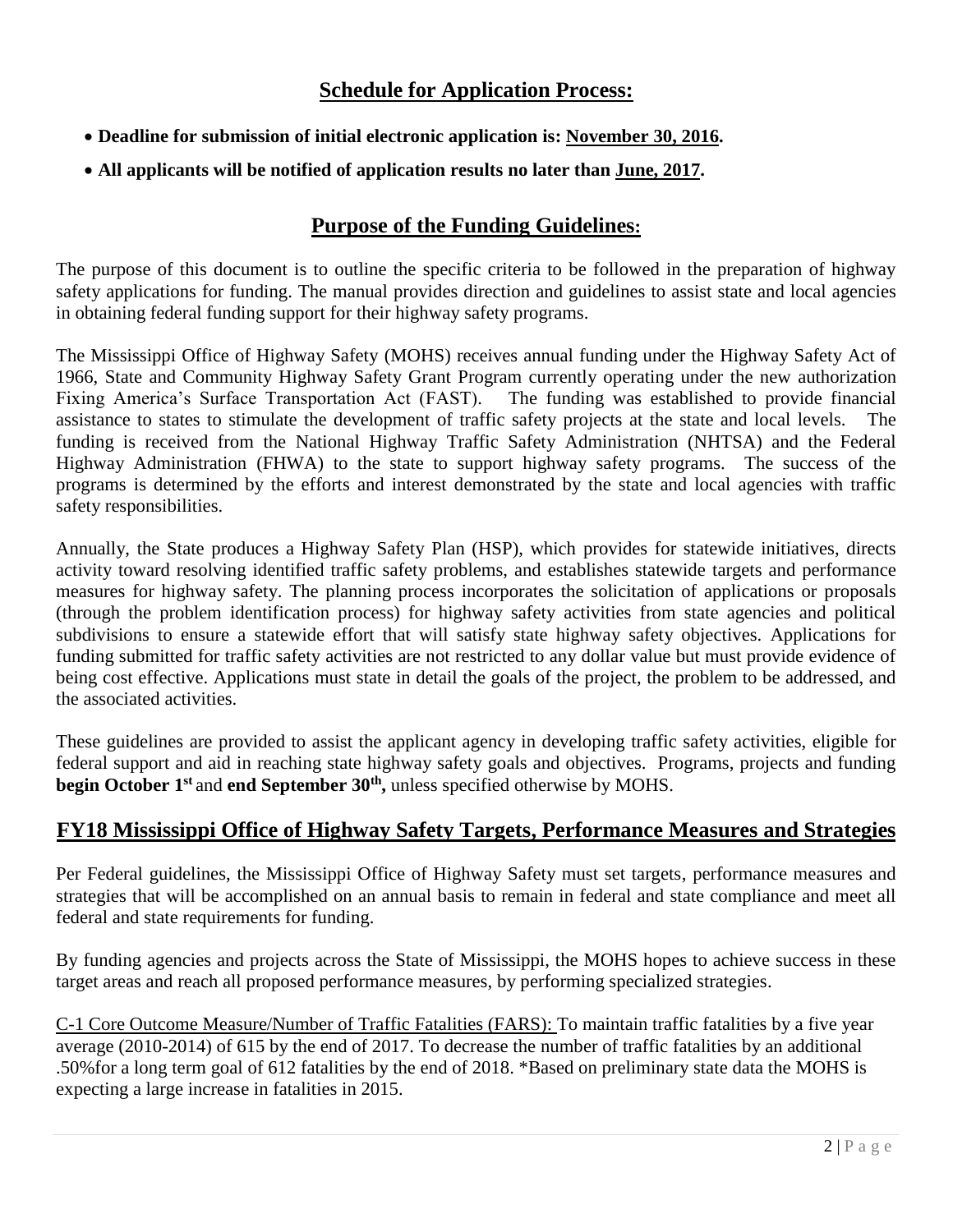C-2 Core Outcome Measure/Serious Injury: To maintain the number of serious traffic injuries by a five year average (2010-2014) of 6,342 by the end of 2017. To decrease the number of serious injuries by an additional 1.0% for a long term goal of 6,279 by the end of 2018.

C-3 Core Outcome Measure/Fatality Rate: To maintain the number of fatalities by VMT from a five year average (2010-2014) of (1.57) by the end of 2017. To maintain the fatality rate of (1.57) for a long term target of by the end of 2018.

C-4 Core Outcome Measure/Unrestrained Passengers: To decrease the number of unrestrained passenger vehicle occupant fatalities in all seating positions by 2.5% from a five year average (2010-2014) of 301 to 293 by the end of 2017. To decrease the number of unrestrained passenger vehicle occupant fatalities by an additional 1% for a long term goal of 291 by the end of 2018.

C-5 Core Outcome Measure/Alcohol and Other Drugs: To decrease the number of fatalities in crashes involving a driver or motorcycle operator with a BAC of .08 and above by 1.0% from five year average (2010-2014) of 182 to 180 by the end of 2017. To decrease the number of fatalities by an additional 1% for a long term goal of 178 by the end of 2018.

C-6 Core Outcome Measure/ Speed: To decrease the number of speeding-related fatalities by 4% from five year average (2010-2014) of 110 to 106 by the end of 2017. To decrease the number of speeding related fatalities by an additional 5% for a long term goal of 100 by the end of 2018.

C-7 Core Outcome Measure/Motorcycles: To decrease the number of motorcyclist fatalities by 3.00% from five year average (2010-2014) of 44 to 42 by the end of 2017. To maintain the number of motorcyclist fatalities for a long term goal of 42 by the end of 2018.

C-8 Core Outcome Measure/Un-helmeted Motorcyclists: *To decrease the number of un-helmeted motorcyclist fatalities 15% from five year average (2010-2014) of 7 to 6 by the end of 2017. To decrease the number of unhelmeted motorcyclist fatalities for a long term goal of 5 by the end of 2018.*

C-9 Core Outcome Measure/Under 21: To decrease the number of drivers aged 20 or younger involved in fatal crashes by 3.0% from five year average (2010-2014) of 79 to 76 by the end of 2017. To decrease the number of drivers aged 20 or younger by an additional 1% for a long term goal of 75 by the end of 2018.

C-10 Core Outcome Measures/Pedestrians: To decrease the number of pedestrian fatalities by 3% from five year average (2010-2014) of 50 to 49 by the end of 2017. To decrease the number of pedestrian fatalities by an additional 1% for a long term goal of 48 by the end of 2018.

C-11 Core Outcome Measure: Bicyclist: To maintain the number of bicycle fatalities of the five year average (2010-2014) of 5 by the end of 2017. To reduce the number of pedestrian fatalities by 20% for a long term target of 4 by the end of 2018.

B-1 Core Behavior Measure/Occupant Protection: To increase statewide observed seatbelt use of front seat outboard occupants in passenger vehicles from the 2015 annual survey number of 79.60% to 80% by the end of 2016. To increase the statewide observed seatbelt use rate to 80.26% by the end of 2017.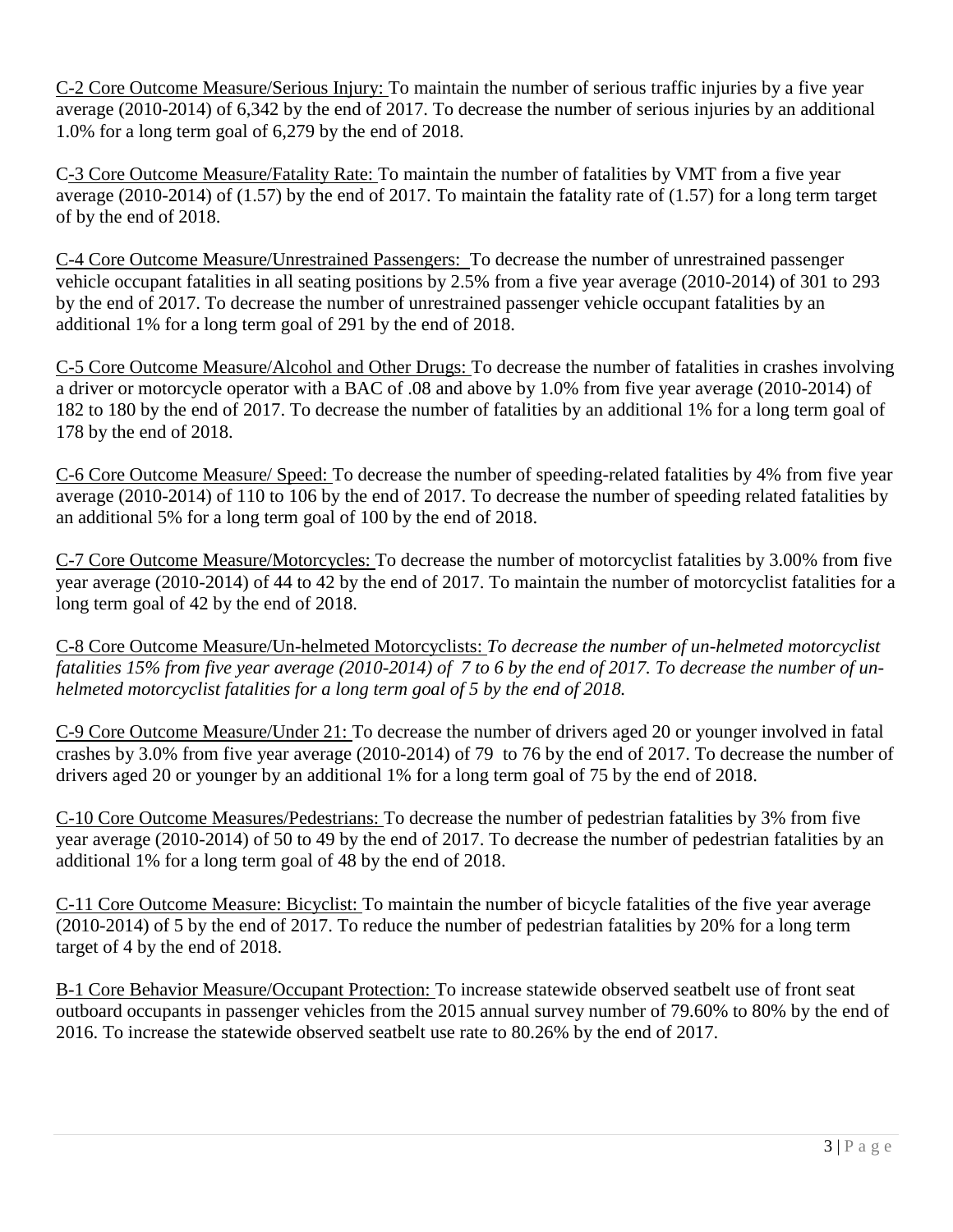#### Activity Measures:

Activity Measure/Speed: To increase the number of speeding citations issued during grant funded enforcement activities by10% from five year average (2011-2015) of 23,433 to an increased goal of 25,777 by the end of FY17. To increase the number of speeding citations issued during grant funded enforcement activities by an additional 5% for a long term goal of 27,065 by the end of 2018.

Activity Measure/Seat Belts: To increase the number of seatbelt citations during grant funded enforcement activities by 3% from five year average (2011-2015) of 25,330 to 26,090 by the end of FY17. To increase the number of seatbelt citations issued during grant funded activities by an additional 2% for a long term goal of 26,612 by the end of 2018.

Activity Measure/Impaired Driving: To maintain the number of impaired driving arrests made during grant funded activities for the five year average (2011-2015) of 11,764 by the end of FY17. To increase the number of impaired driving arrests issued during grant funded activities by an additional 1% for a long term goal of 11,882 by the end of 2018.

#### Additional MOHS Targets and Performance Measures:

MOHS Outcome Measure: Teen-AL: Maintain alcohol impaired fatalities from 16-20 year old drivers at the five year average (2010-2014) of 12 by the end of FY17. Decrease alcohol impaired fatalities from 16-20 year old drivers by an additional 10% for a long term goal of 11 by the end of 2018.

MOHS Outcome Measure: Teen-OP: Maintain unrestrained fatalities from 16-20 year old drivers by the five year average (2010-2014) of 27 by the end of FY17. To decrease unrestrained fatalities from 16-20 year old drivers by an additional 5% for a long term goal of 26 by the end of 2018.

MOHS Outcome Performance Measure: Alcohol Impaired: Reduce motorcycle fatalities involving alcohol impaired riders 8% from the 2014 state data number of 12 to 11 by the end of FY17. To decrease the number of motorcycle fatalities involving alcohol impaired riders for a long term goal of 10 by the end of 2018.

MOHS Outcome Performance Measure: Impaired Motorcycle: Reduce motorcycle impaired related fatalities by 25% from the five year average (2010-2014) of 3 to 2 by the end of FY17. To decrease motorcycle impaired fatalities by an additional 50% for a long term goal of 1 by the end of 2018.

### **Available Applicant Criteria and Program Areas:**

**Eligible Applicants:** All law enforcement jurisdictions, State agencies, Judicial, Colleges/Universities, Nonprofit Organizations & Community Organizations

**Eligible Program Expenses:** Full time and/or part time Salary, Overtime, Training, Travel, Equipment, Supplies, Contractual Services and Indirect Costs.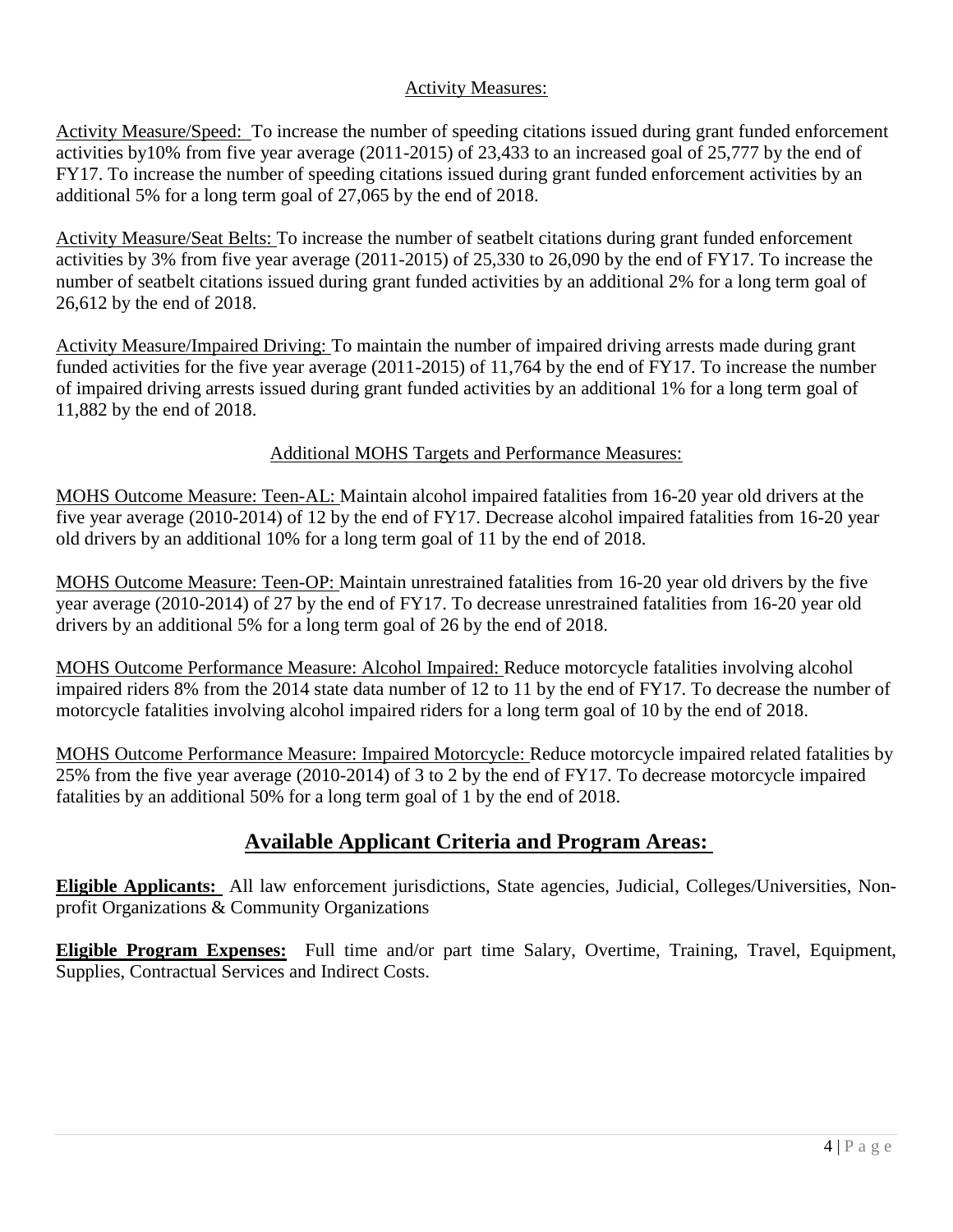### **FY18 MOHS Program Areas:**

Alcohol High Visibility & High Fatality (AL/Drugs) - High Visibility is enforcement agencies working to reduce alcohol & drug related fatalities on our roadways. High Fatality is judges and prosecutors working to adjudicate repeat offenders thereby reducing overall alcohol related fatalities, increase education and training necessary for the greatest impact in the largest single highway safety problem.

Occupant Protection (OP) - The use of high visibility enforcement during national campaigns (Click It or Ticket) as well as other special events and holiday periods in an effort to increase the usage rate through the enforcement of state restraint laws. To educate the public on the importance and proper use of child restraints to reduce the severity of injuries and the number of fatalities resulting from vehicle crashes and to measure the results of enforcement and educational programs by conducting surveys and evaluating the results. Child Passenger Seat Technician (CPST) Training, Public Education, Community Outreach, & Seat Belt Survey.

Police Traffic Services (PT) - The traffic enforcement necessary to directly impact fatal and injury crashes which includes all aspects of traffic enforcement (Impaired Driving, Occupant Protection and Speed), public education, training and outreach.

Traffic Records (TR) - The collection, analysis and dissemination of crash, citation, as well as, all other electronic data systems related to highway safety which assist and increase the capability for identifying and alleviating highway safety problems. Centralized Data Systems, Data website, Electronic Data Entry/Collection/Reporting System such as eCite, eGrant, etc. Program activities must be specific to highway safety information.

Alcohol Countermeasures (AL) - Alcohol projects such as DUI enforcement, DUI Prosecution, DUI Judicial training, public education and outreach. These funds are strictly for alcohol only related activities, programs and projects.

Public Information & Enforcement (PI&E): Public Information & Enforcement projects are to reach the public on highway safety issues across the state. Reach the public through projects on seat belt safety, impaired driving and any other program designated by MOHS. Youth Programs, Community Outreach, & Educational/Training Conference.

### **Instructions for the Completion of Application**

All application packets will be sent to applicants electronically via email and also available on the MOHS website at: Department of Public Safety website at http://www.dps.state.ms.us. and the Mississippi Office of Highway Safety website at: [www.highwaysafety.ms.gov](http://www.highwaysafety.ms.gov/)

Continuation grant applicants will receive an email on October 3, 2016, with the application packet that will contain the MOHS FY18 Grant Application and Grant Funding Guidelines.

All completed grant applications must be submitted to the Mississippi Office of Highway Safety email address at: **mohs@dps.ms.gov**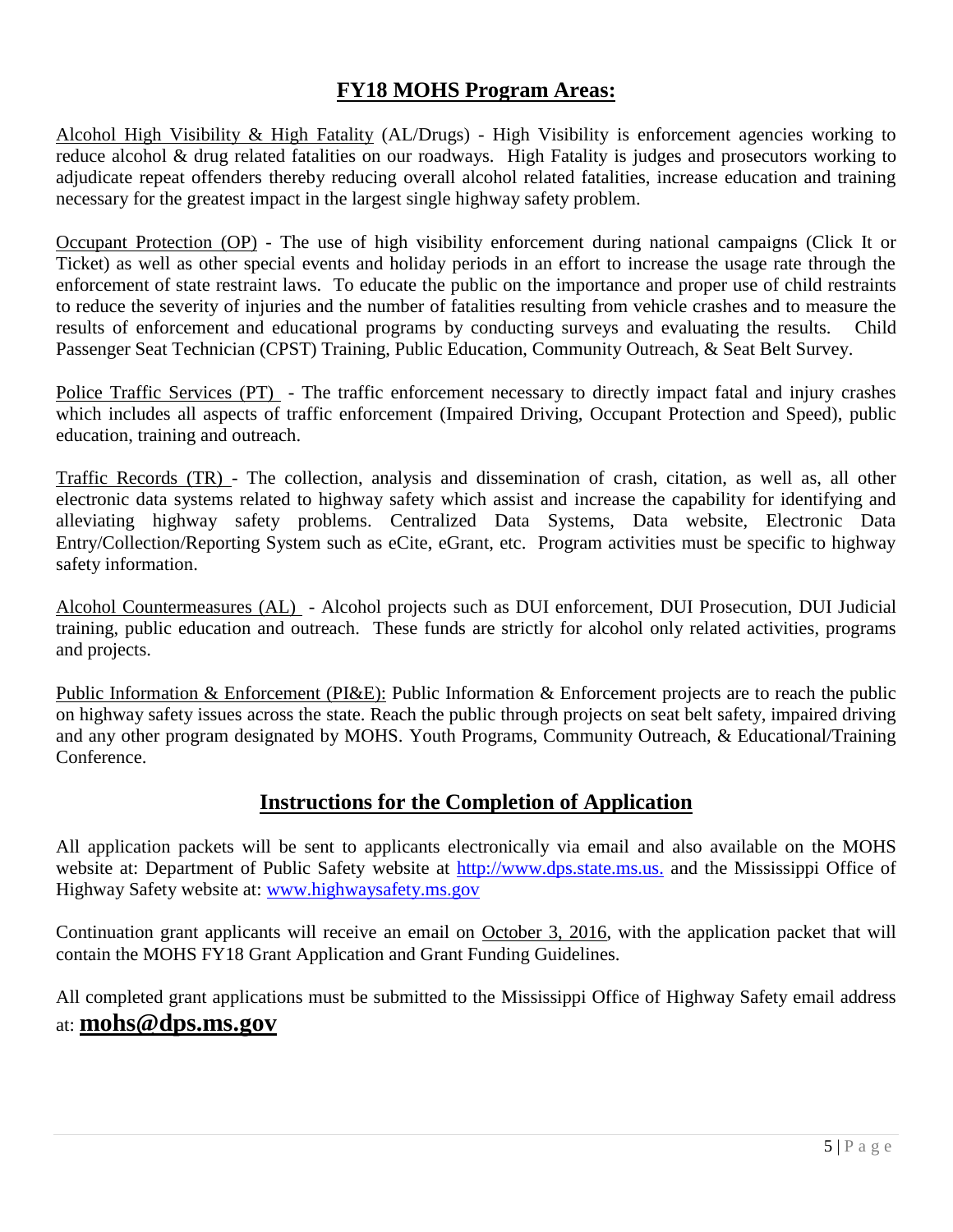### **Signature Sheet:**

Please fill out the FY18 Sub-grant Application Signature sheet in completion.

- 1. Name, Mailing Address, Telephone, Fax and Email Address
- 2. Date: Date of the Application Submission
- 3. Beginning Date and Ending Dates: Completed
- 4. Sub-grantee Payment Method: Completed
- 5. DUNS #- Data Universal Numbering System (Dun & Bradstreet); city/county clerk can provide
- 6. Congressional District
- 7. Program Title: Program that you are applying for grant funding.
- 8. Funding Requested
	- a. Cost Category

1.Personal Services-Salary

- 2. Fringe Amount **(PI&E, College & Universities, State Agencies Only)**
- 3.Contractual Services
- 4.Travel
- 5.Equipment
- 6.Commodities
- 7.Indirect Costs
- b. Source of Funds
	- 1.Federal
	- 2.State
	- 3.Local
	- 4.Other

### **Problem Identification: Location**

Fill out the chart on the application to reflect the number of miles within the service area, number of population served and any major roadways in the area of service.

| <b>City Name:</b>                        |  |
|------------------------------------------|--|
| <b>County Name:</b>                      |  |
| <b>Surrounding Counties:</b>             |  |
| <b>Troop District:</b>                   |  |
| <b>Number of Officers In Agency:</b>     |  |
| <b>Number of Officers to Work Grant:</b> |  |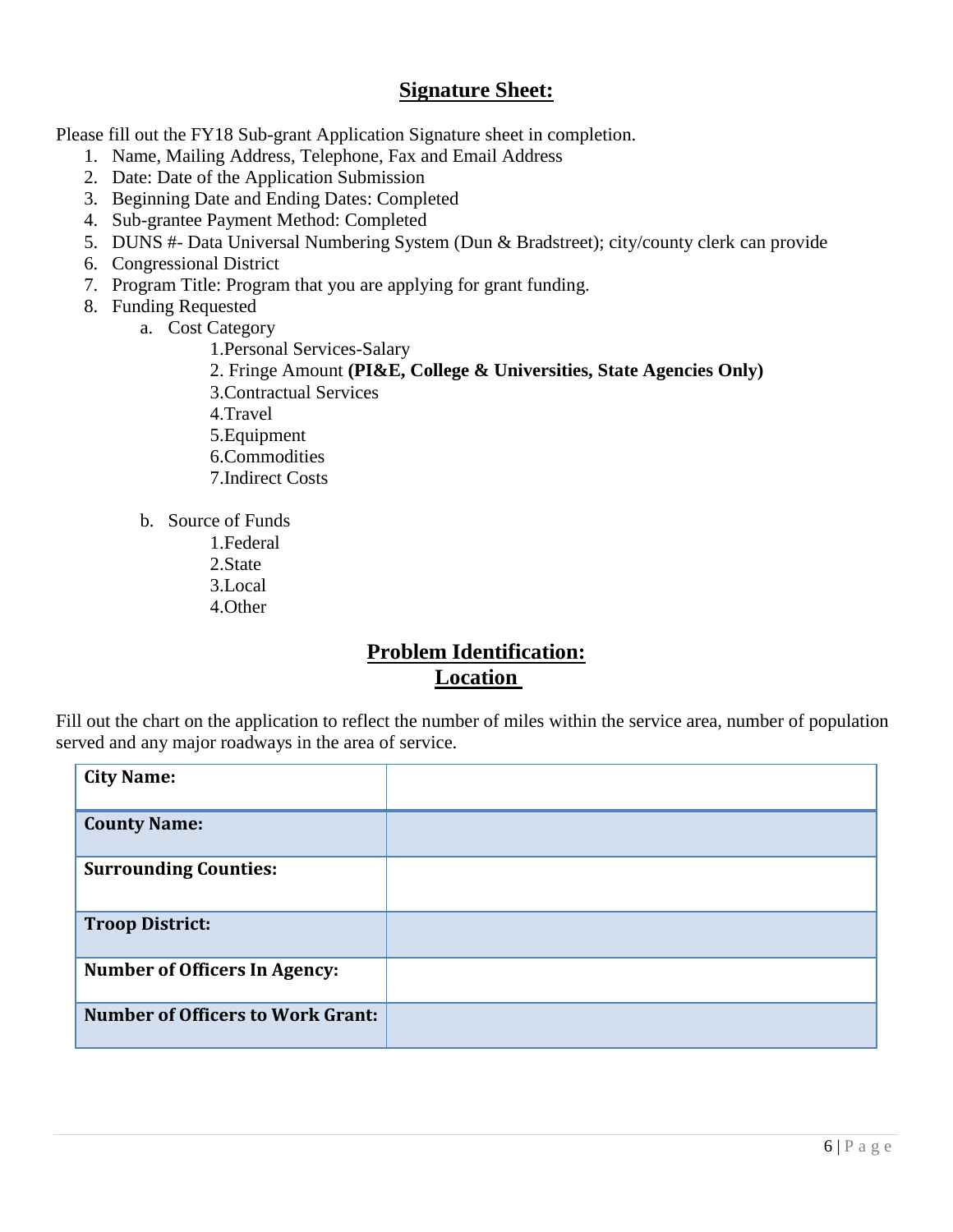| <b>Number of Square Miles:</b>     |  |
|------------------------------------|--|
| <b>Number of Population:</b>       |  |
| <b>Major Roadways in the Area:</b> |  |

### **Problem Identification Summary:**

Please provide a detailed problem identification description for the location that the grant will seek funding, such as high speed areas, college/universities, factories, community events, alcohol related establishments, etc. **Please limit to 350 words for the Problem Identification Summary**.

### **Problem Identification Total Number of Citations 2013-2015**

This section must be filled out completely for all project applications. Continuation grants, please provide "grant" funded citation information. If data is unavailable, please insert (NA) for not available.

| <b>Agency Citation Data Totals</b>      | 2013 | 2014 | 2015 | <b>Total:</b> |
|-----------------------------------------|------|------|------|---------------|
| <b>All Traffic Citations</b>            |      |      |      |               |
| <b>Agency Speed Citations</b>           |      |      |      |               |
| <b>Agency Seatbelt Citations</b>        |      |      |      |               |
| <b>Agency Child Restraint Citations</b> |      |      |      |               |
| <b>Agency DUI Arrests (Alcohol)</b>     |      |      |      |               |
| <b>Agency DUI-Other (Drug)</b>          |      |      |      |               |

| <b>Grant Funded Citation Data Totals-</b><br><b>Continuation Grants ONLY</b> | 2013 | 2014 | 2015 | <b>Total:</b> |
|------------------------------------------------------------------------------|------|------|------|---------------|
| <b>Grant Funded Speed Citations</b>                                          |      |      |      |               |
| <b>Grant Funded Seatbelt Citations</b>                                       |      |      |      |               |
| <b>Grant Funded Child Restraint Citations</b>                                |      |      |      |               |
| <b>Grant Funded DUI Arrests (Alcohol)</b>                                    |      |      |      |               |
| <b>Grant Funded DUI Other (Drug)</b>                                         |      |      |      |               |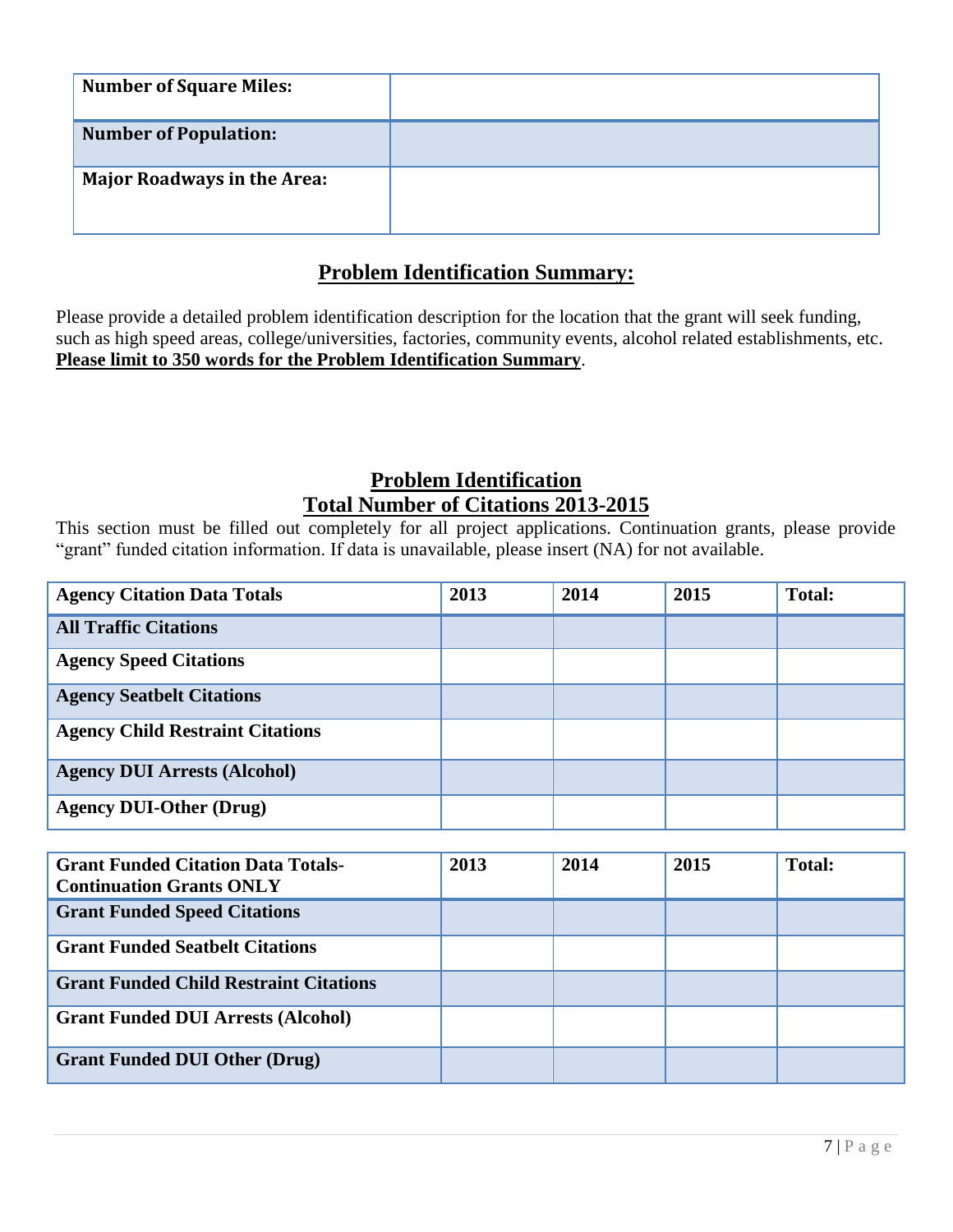#### **Total Public Information and Education Presentations:**

This section must be filled out completely for all project applications. Continuation grants, please provide "grant" funded presentation information. If data is unavailable, please insert (NA) for not available.

| <b>PI&amp; E Efforts</b>    | 2013 | 2014 | 2015 | Total: |
|-----------------------------|------|------|------|--------|
| <b>Presentations Given</b>  |      |      |      |        |
| # of People Reached         |      |      |      |        |
| <b>Evaluations Received</b> |      |      |      |        |

### **Proposed Target, Performance Measure and Strategies to be achieved during FY18:**

This section must be completed for all project applications. Please provide a description of how the agency will counter the problems stated in the problem identification sections above. **Please use Agency 2014 Fatal Crash and Fatality data, if available.**

### **Target for Project:**

What targets will your agency accomplish during the FY18 grant year?

#### **Target for Enforcement Project:**

The jurisdiction/agency of \_\_\_\_\_\_\_\_\_\_\_\_\_\_\_\_\_\_\_\_ will (reduce or maintain) the number of (alcohol related, drug impaired, unbelted or speed) injuries from \_\_\_\_\_ in 2015 to \_\_\_\_\_ by the end of 2018.

The jurisdiction/agency of \_\_\_\_\_\_\_\_\_\_\_\_\_\_\_\_\_\_\_\_ will (reduce or maintain) the number of (alcohol related, drug impaired, unbelted or speed) crashes from \_\_\_\_\_ in 2015 to \_\_\_\_\_ by the end of 2018.

The jurisdiction/agency of \_\_\_\_\_\_\_\_\_\_\_\_\_\_\_\_\_\_\_ will (reduce or maintain) the number of (alcohol related, drug impaired, unbelted or speed) fatalities from \_\_\_\_\_ in 2015 to \_\_\_\_\_ by the end of 2018.

#### **Alcohol Related Target Examples:**

Target: To reduce alcohol related crashes from (21) the 2014 to (16) by the end of FY18. To reduce alcohol related fatal crashes from (1) in 2015 to (0) by the end of FY18.

#### **Occupant Protection Target Example:**

Target: Reduce the number of crashes involving non belted passengers or occupants from (11) in 2014 to (9) by the end of FY18; to reduce the number of injury crashes from (81) in 2015 to (76) by the end of FY18, and reduce the number of unbelted injuries from (6) in 2015 to (5) by the end of FY18.

#### **Police Traffic Services Target Example:**

Target: To reduce motor crashes involving non belted passengers or occupants from (16) crashes in 2015 to (14) crashes by the end of FY18. To reduce the number of motor vehicle crashes unbelted not injured from (12) in 2015 to (10) by the end of FY18. Reduce the number of speed related crashes from (40) in 2015 to (36) by the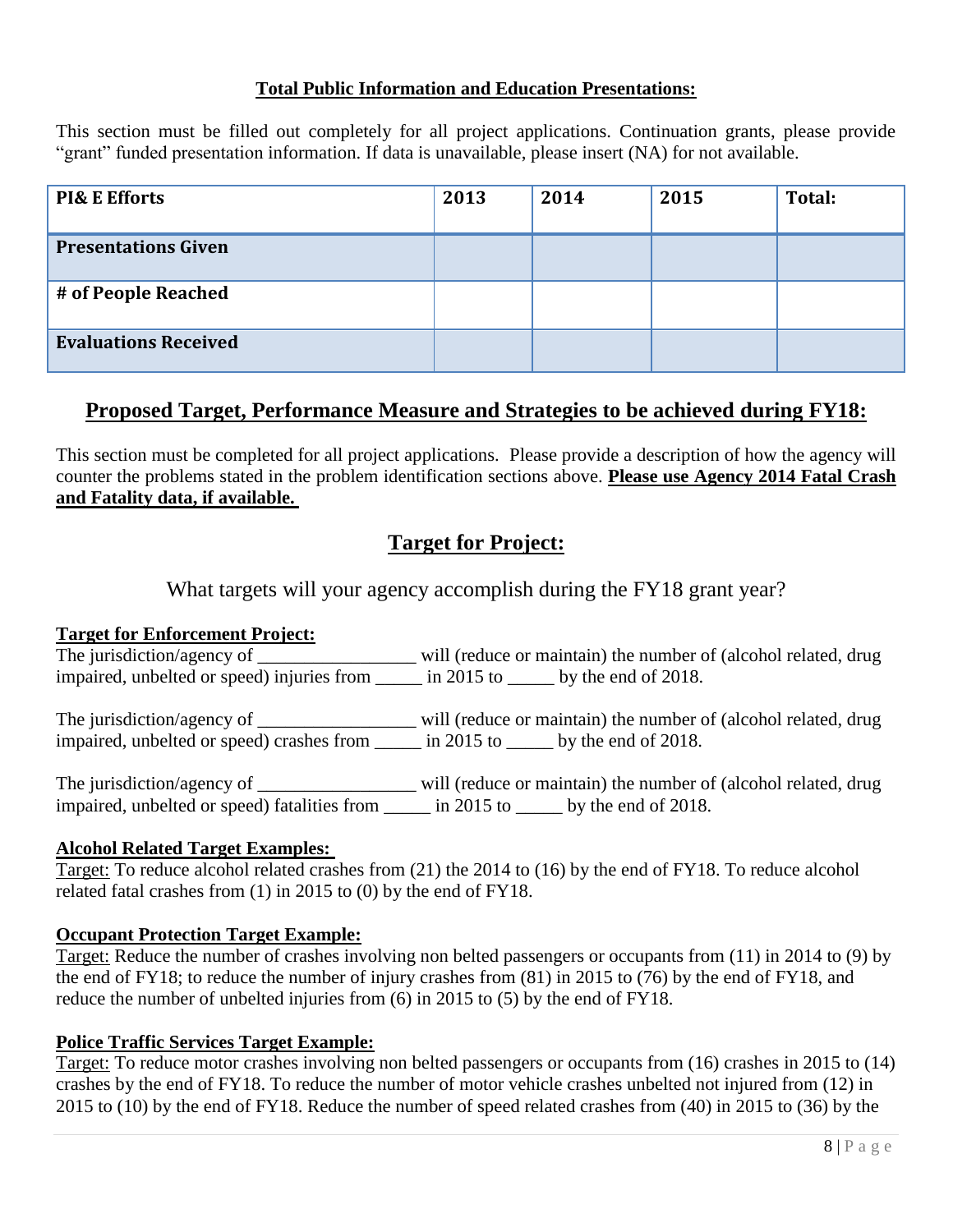end of FY18.

#### **Motorcycle Target Example:**

Target: Reduce the number of motorcycle fatalities within the five 5 zone areas by 10% from (26) in 2015 to (24) during FY18. Reduce the number of motorcycle crashes from (422) in 2015 in (415) during FY18.

#### **Public Information and Enforcement Target & Example:**

The jurisdiction/agency of \_\_\_\_\_\_\_\_\_\_\_\_\_\_\_\_\_\_\_\_ will attribute to (reduce or maintain) the number of (alcohol related, drug impaired, unbelted or speed) injuries from  $\frac{1}{2015}$  to by the end of 2018.

The jurisdiction/agency of \_\_\_\_\_\_\_\_\_\_\_\_\_\_\_\_\_\_\_\_ will attribute to (reduce or maintain) the number of (alcohol related, drug impaired, unbelted or speed) crashes from \_\_\_\_\_ in 2015 to \_\_\_\_\_ by the end of 2018.

The jurisdiction/agency of \_\_\_\_\_\_\_\_\_\_\_\_\_\_\_\_\_\_\_\_\_ will attribute to (reduce or maintain) the number of (alcohol related, drug impaired, unbelted or speed) fatalities from  $\frac{1}{2015}$  to by the end of 2018. Target: Reduce alcohol related fatalities from (3) in 2015 to (2) during FY18 and reduce (16) alcohol related crashes to (14) in 2014 during FY18 within the target counties.

Target: To decrease the fatality crashes from (1) unbelted fatality in 2015 to (0) in FY16 in the targeted counties.

#### **Youth Target Example:**

Target: Reduce youth alcohol-related fatalities 15-20 by 10% from (19) in 2015 to (17) in FY18. Reduce youth alcohol-related crashes 15-20 by 10% from (174) in 2015 to (157) in FY18.

### **\*\*Note\*\* Be reasonable with your targets, do not set a target that your agency will not be able to attain or maintain.**

### **Performance Measure for Project:**

**"What we are forced to count is the senseless loss of life and injury due to crashes. We also count the phenomenal loss of quality of life we all face when crashes affect our lives. As long as we have to count these tragedies, we are going to count those actions that we know will prevent these tragedies."**

How will your agency measure the performance during the FY18 grant year to accomplish the target set?

#### **Please use Agency 2015 Agency Citation data, if available.**

**Alcohol/Impaired Driving Performance Measure Example:** Performance Measure: Increase the number of DUI citations by 10% from (80) in 2015 to (88) DUI citations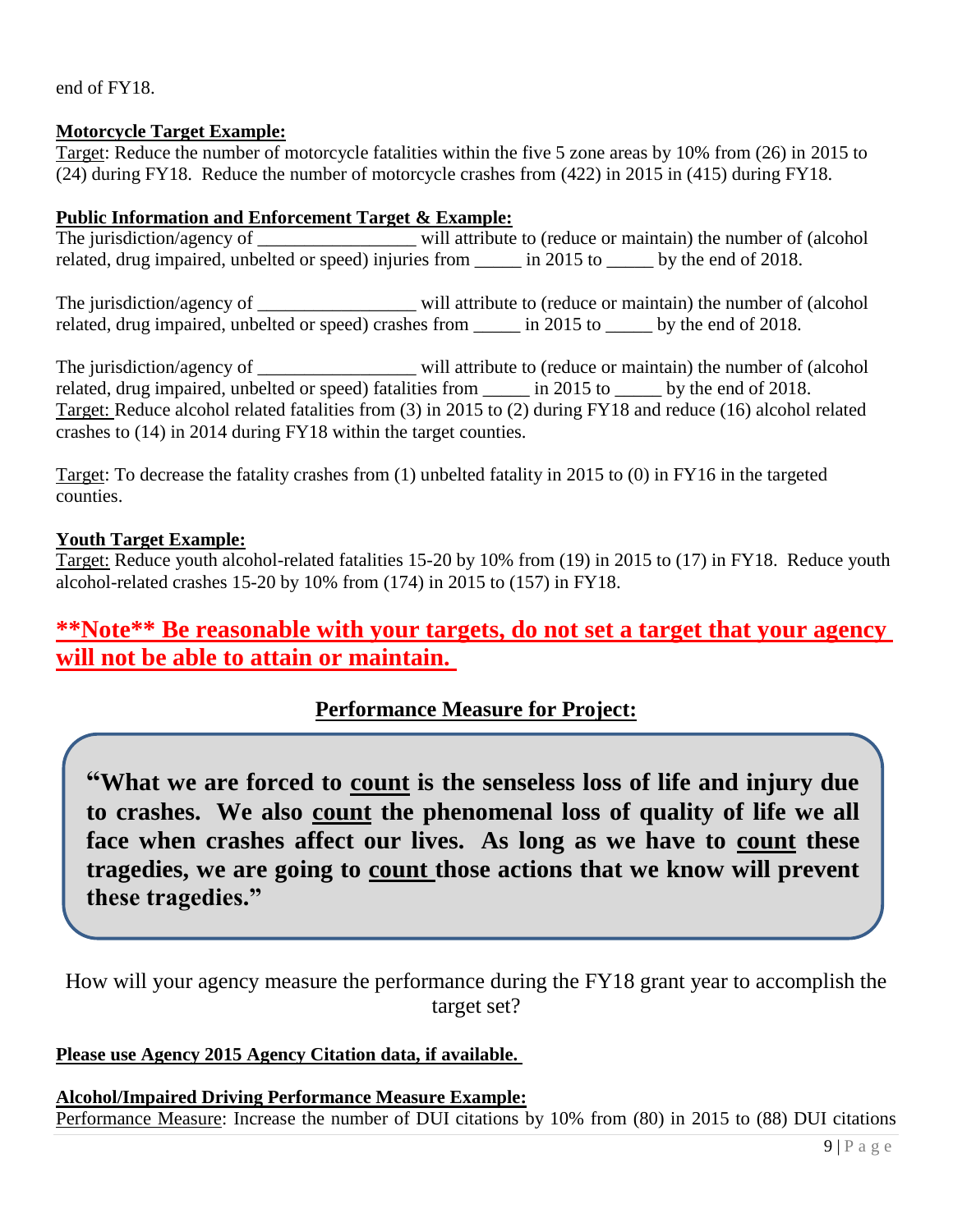during FY18.

Performance Measure: Increase DUI Other (drug) arrests by 10% (34) in 2015 to (37) in FY18.

Performance Measures: Increase by 10% DUI/Other arrests (31) to (34) during FY17; increase DRE evaluations from (4) for FY15 to (5) for FY18.

#### **Occupant Protection Performance Measure Example:**

Performance Measure: Increase grant funded seatbelt citation by 10% from (199) citations in 2015 to (219) citations in FY18. Increase the number of grant funded child restraints by 15% from (28) citations in 2015 to (32) citations in FY18.

#### **Police Traffic Services Performance Measure Example:**

Performance Measure: Increase grant funded Seat Belt Citations by 10% or from (770) in 2015 to (847) in FY18, grant funded child restraint citations from 10% from (32) in 2015 to (35) in FY18 and grant funded speed citations by 20% from (30) in 2015 to (36) in FY18.

#### **Motorcycle Performance Measure Example:**

Performance Measure: Increase number of motorcycle outreach presentations from (36) in 2015 to (45) in FY18.

#### **Public Information and Enforcement Target Example:**

Performance Measure: Increase number of outreach presentations from (20) in 2015 to (32) in FY18, increase the number of awareness fairs from (20) to (24), increase the number of compliance checks from (6) to (12), conduct (12) Roll Call briefings and conduct (3) Impaired Driving Prevention Town Hall Meetings in the targeted area.

#### **Youth Performance Measure Example:**

Performance Measures: Conduct seat belt checks at the entrance and exit to schools to increase the seat belt usage from (64%) in 2015 to (70%) of seat belt usage in FY18. Participant in a minimum of (3) per month seat belt related activities in the \_\_\_\_\_\_\_\_\_\_ Schools and school events in FY18.

**\*\*Note\*\* Be reasonable with your performance measures, do not set measures that your agency will not be able to attain or maintain. Performance measures are reviewed throughout the grant year for performance efficiency and effectiveness.** 

### **Strategies for Project:**

What strategies will your agency perform to reach your performance measure and reach the target for the FY18 grant year?

Strategy Example:

- Conduct at least \_\_\_\_\_ checkpoints during quarter. (If Applicable)
- Conduct at least \_\_\_\_\_\_\_ saturation patrols during quarter. (If Applicable)

#### **NOTE: If applicants will be performing saturation patrols or checkpoints, please provide the grant**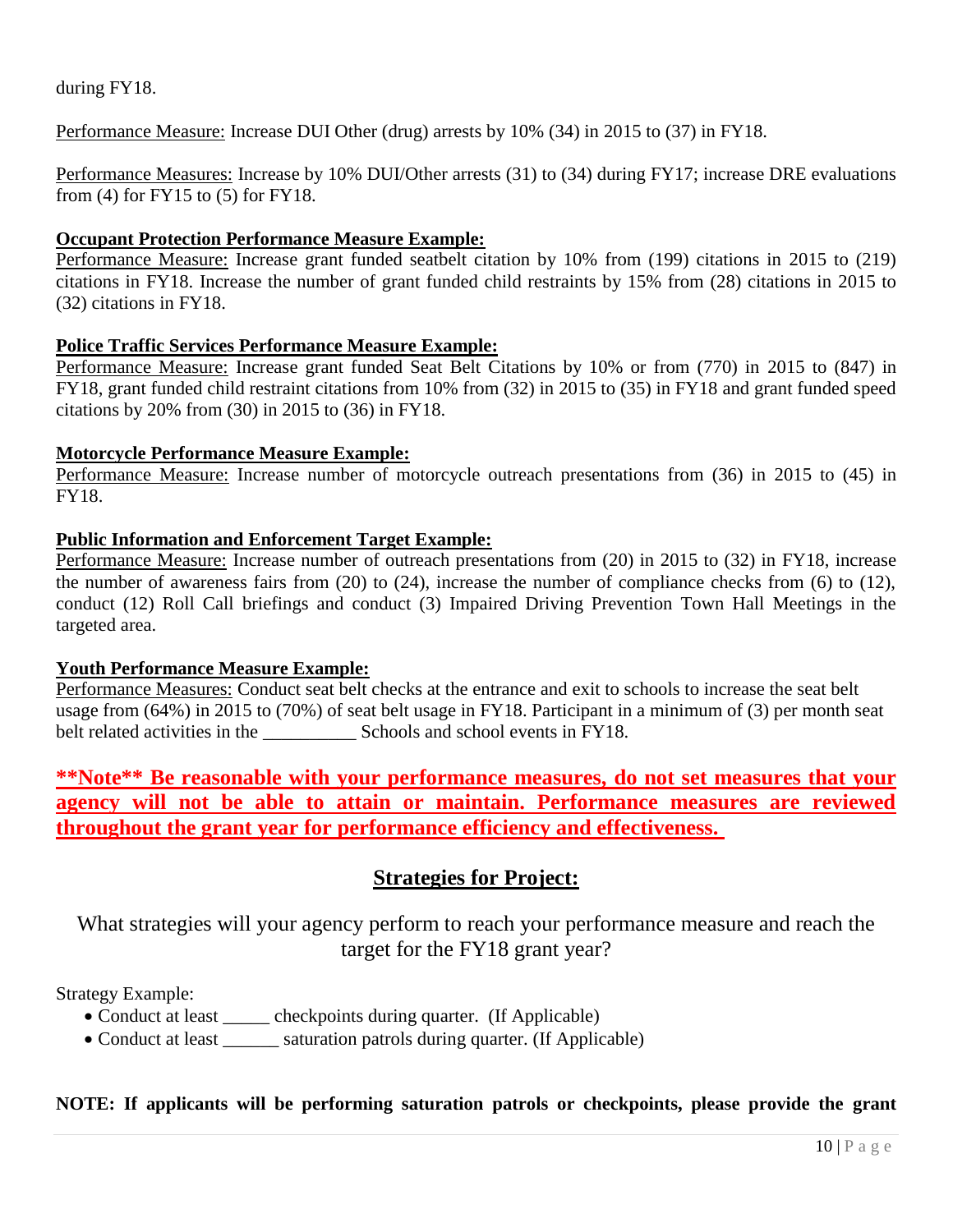#### **funded numbers that will be performed during the year.**

Saturation Patrols: Saturation patrols involve an increased enforcement effort, targeting specific areas, to identify and arrest the impaired driver (DUI Saturation Patrols) or identify seatbelt violations (OP Saturation Patrols). Multiple agencies often combine and concentrate their resources to conduct saturation patrols.

Checkpoints: Checkpoints are defined as law enforcement officials that evaluate drivers for signs of alcohol or drug impairment (DUI Checkpoints) or seatbelt usage (OP Checkpoints) at certain points on the roadway. Vehicles are stopped in a specific sequence, such as every other vehicle or every fourth, fifth or sixth vehicle.

The frequency with which vehicles are stopped depends on the personnel available to staff the checkpoint and traffic conditions. Checkpoints are not mandatory for Occupant Protection and or Police Traffic Service Grants

### **FY18 Proposed Program Coordination:**

If grant is awarded, please identify the following persons that will be working on grant activities and will be responsible for the grant:

| Name of Chief/Sheriff/Partner: | <b>Name of Project Director:</b> |
|--------------------------------|----------------------------------|
| <b>Phone Number:</b>           | <b>Phone Number:</b>             |
| <b>Email Address:</b>          | <b>Email Address:</b>            |

| <b>Name of Financial Manager:</b> | Name of Signatory Official: |
|-----------------------------------|-----------------------------|
| <b>Phone Number:</b>              | <b>Phone Number:</b>        |
| <b>Email Address:</b>             | <b>Email Address:</b>       |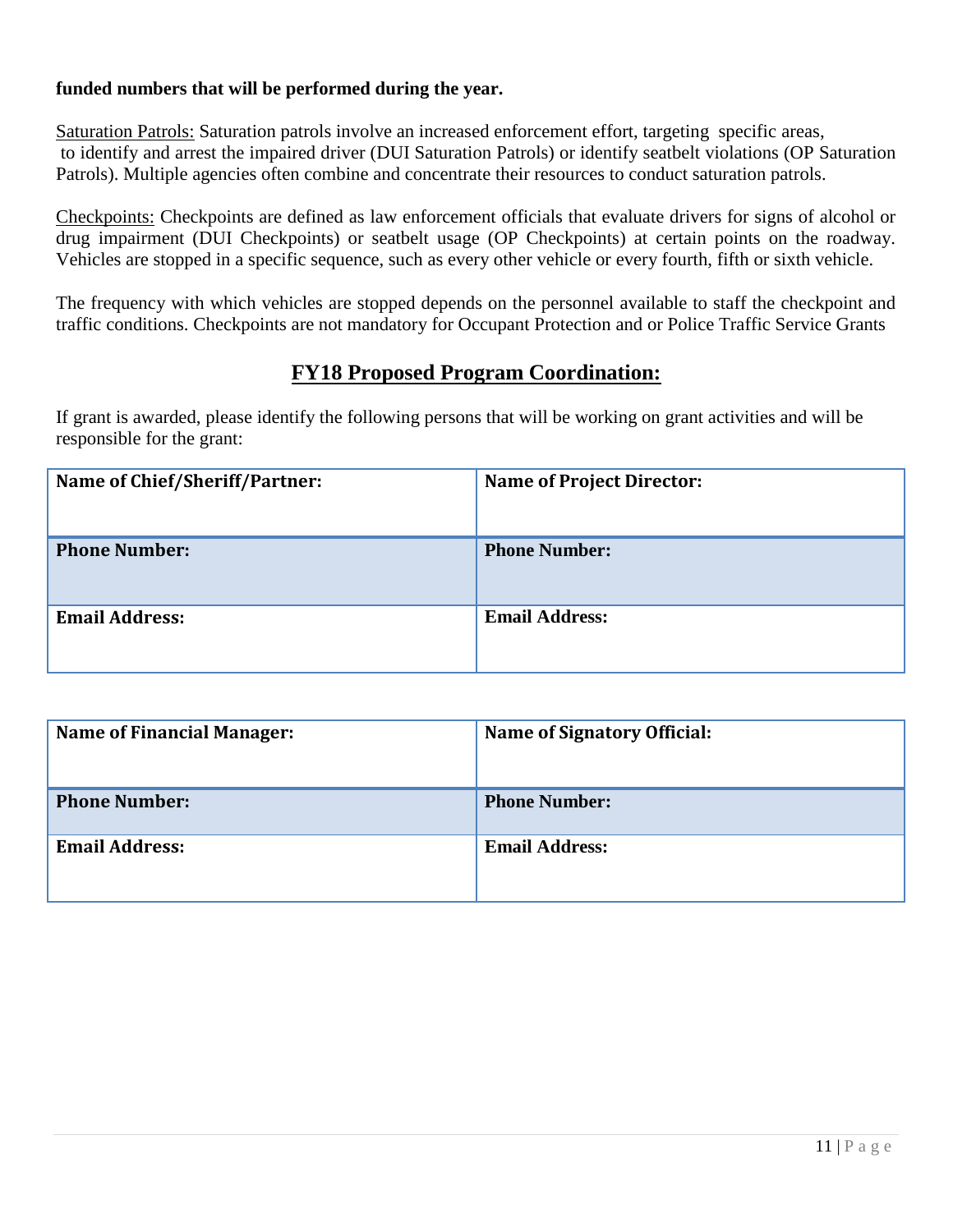**Name of LEL Project Director/Co-Project Director :**

**Phone Number:**

**Email Address:**

### **FY18 Proposed Program Coordination: Proposed Project Staff for Grant Responsibilities:**

Submit information for proposed project staff that will be funded with federal funds under the grant agreement.

\*Unallowable Personnel Expenses for FY18: Fringe benefits (FICA & Retirement) and health insurance will not be allowable personnel expenses during FY18 for law enforcement agencies. During FY18, grant administrators and/or grant personnel will not be allowable personnel expenses for law enforcement agencies. Law Enforcement personnel must be kept to a full time officer(s) and overtime expenses for those that are performing law enforcement duties within the law enforcement agency.

| <b>Personnel Title:</b> | $%$ of<br><b>Time</b> | <b>Hourly Salary</b> | # of Hours | <b>Total of Time</b> |
|-------------------------|-----------------------|----------------------|------------|----------------------|
|                         |                       |                      |            |                      |
|                         |                       |                      |            |                      |
|                         |                       |                      |            |                      |
|                         |                       |                      |            |                      |
|                         |                       |                      |            |                      |
|                         |                       |                      |            |                      |
|                         |                       |                      |            |                      |
|                         |                       |                      |            |                      |

### **Examples of Personnel: (Grant Administrators are Unallowable in FY18)**

- Full-time Officer  $\circledcirc$  (rate of pay) x (# of hours) = (total salary)
- Officers over-time or regular time above and beyond normal work hours  $\omega$  approx. (rate of pay) X approx. (# of hours)  $=$  (total amount)
- Dispatcher over-time or regular time above and beyond normal work hours  $\omega$  approx. (rate of pay) X approx.  $(\# \text{ of hours}) = (total salary)$
- Jailer over-time or regular time above and beyond normal work hours @ approx. (rate of pay) X approx.  $(\# \text{ of hours}) = (\text{total salary})$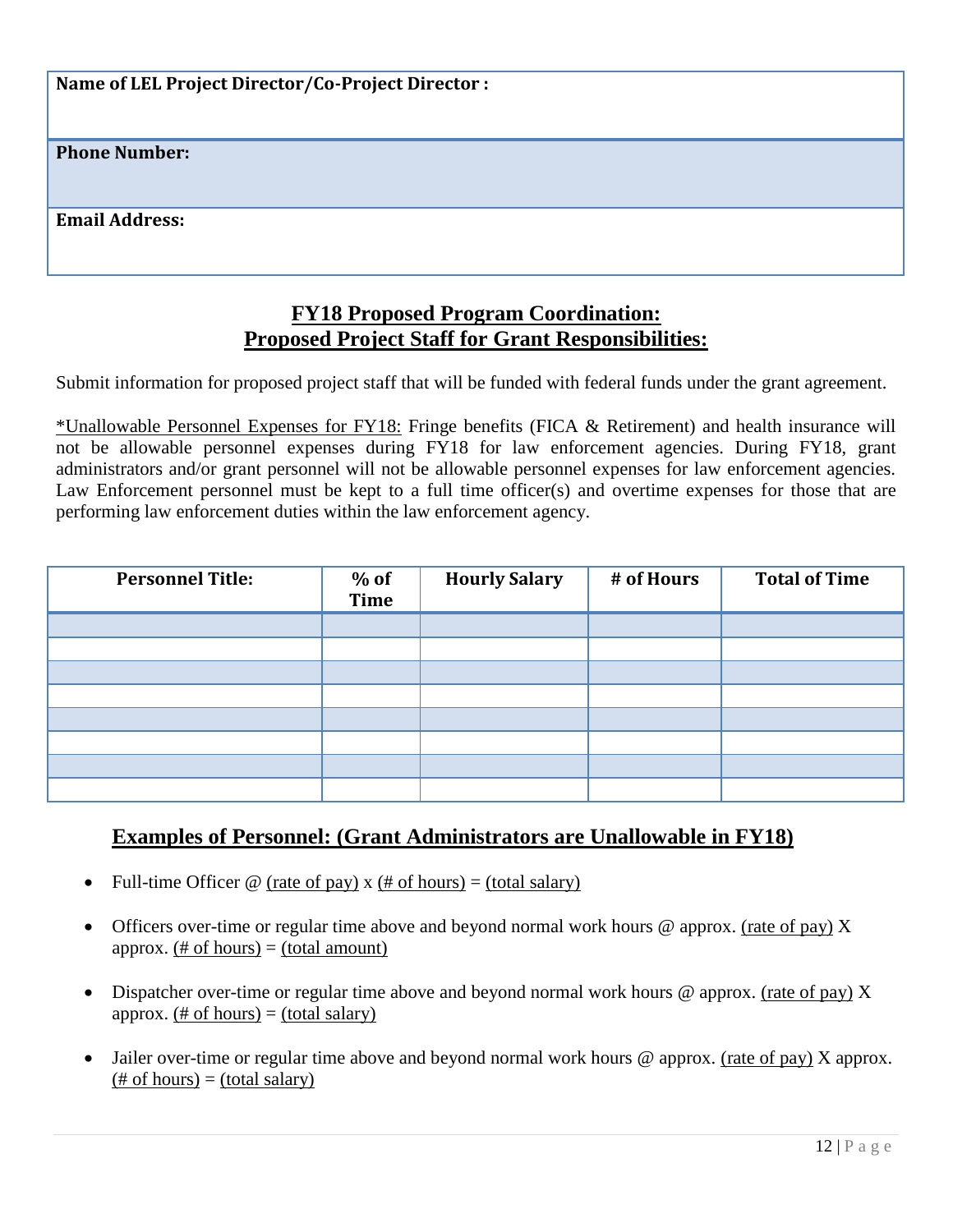• Transporter over-time or regular time above and beyond normal work hours  $\omega$  approx. (rate of pay) X approx. (# of hours)  $=$  (total salary)

**The MOHS will not allow any raises for officers, unless the whole agency has received a raise. A letter must accompany the application on agency letter head stating that the agency did receive raises in the previous year (not anticipated). Raises for individuals will not be allowed.** 

### **Fringe Amounts (PI&E, College and Universities and State Agencies Only)**

Submit information for proposed fringe amounts per project staff that will be funded with federal funds under the grant agreement.

| Personnel:    | <b>Fringe Item:</b> | $\%$ | <b>Total</b> |
|---------------|---------------------|------|--------------|
|               |                     |      |              |
|               |                     |      |              |
|               |                     |      |              |
|               |                     |      |              |
|               |                     |      |              |
|               |                     |      |              |
| Total Fringe: |                     |      |              |

### **Examples of Fringe Amounts (PI&E, College and Universities and State Agencies Only) Add any additional Fringe expenses as needed.**

(Title of Person) – (total of salary being claimed above)  $X$  7.65% = (total FICA) (total of salary being claimed above)  $X$  15.75% = (total Ret.) Total fringe  $=$  (total fringe)

### **FY18 Proposed Contractual Services Expenses:**

Include a detailed assessment of contractual services within the program area in which you will be applying. Also include a cost estimate for all contractual needs (rental, shipping costs, etc.). (Based on current state and federal guidelines) For non-law enforcement applications that will be applying for grant funds such as rent, indirect costs, etc. Cost allocations must be included with the application request.

| <b>Type of Contractual Services</b><br><b>Expenses:</b> | <b>Quantity/Amount of Service/Amount</b><br>per Month | <b>Total Costs of</b><br><b>Expenses:</b> |
|---------------------------------------------------------|-------------------------------------------------------|-------------------------------------------|
|                                                         |                                                       |                                           |
|                                                         |                                                       |                                           |
|                                                         |                                                       |                                           |
|                                                         |                                                       |                                           |
|                                                         |                                                       |                                           |
|                                                         |                                                       |                                           |
| <b>Total Contractual Service</b>                        |                                                       |                                           |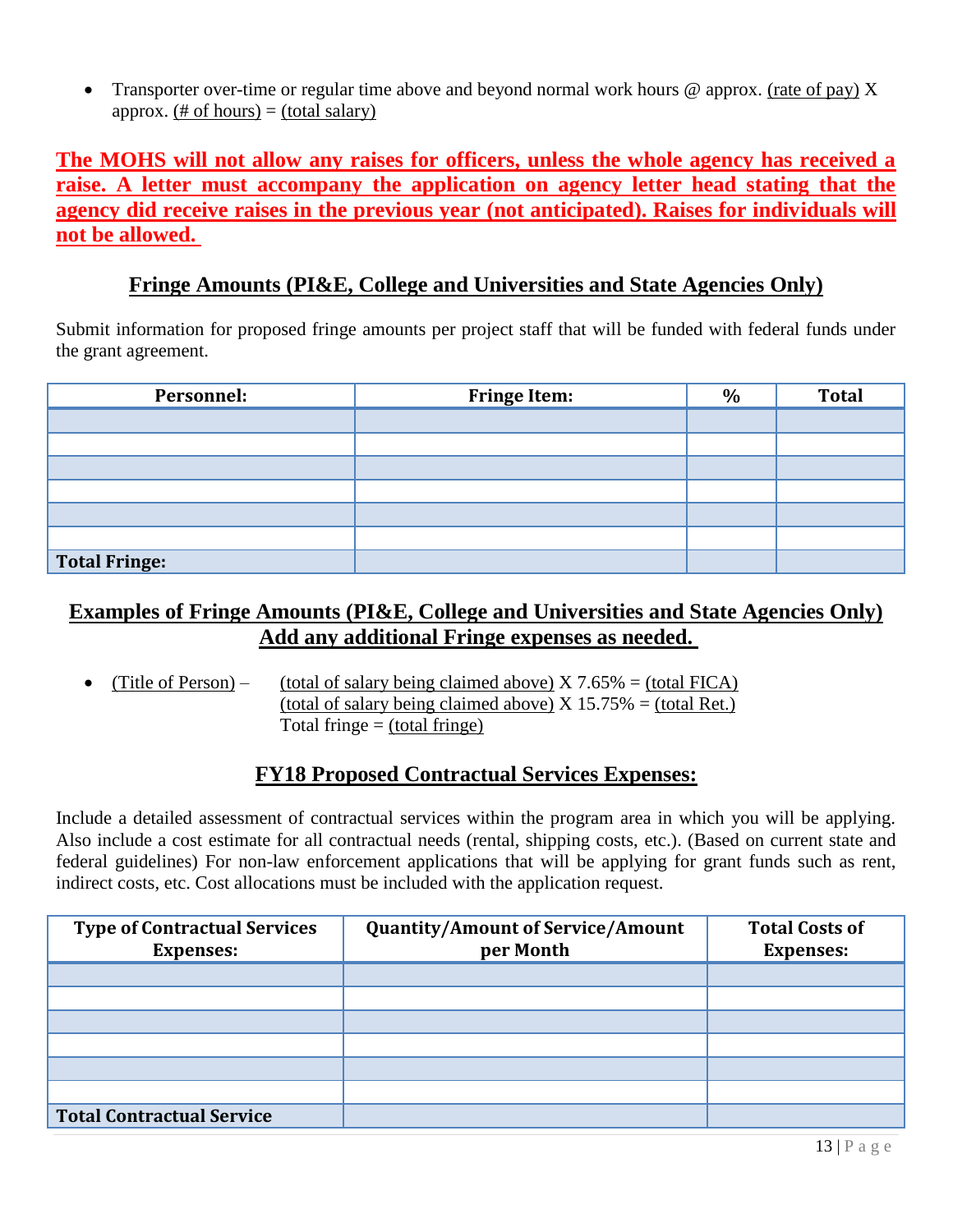### **Examples of Proposed Contractual Service Expenses:**

| (Type of Service) | (Quantity) X (Price) = (total)                                |
|-------------------|---------------------------------------------------------------|
| (Type of Service) | (Amount of Service) X (% being requested) = (amount to reimb) |
| (Type of Service) | (Amount per month) $X 12 =$ (amount to reimb)                 |

### **FY18 Proposed Travel Expenses:**

Include a detailed assessment of travel needs within the program area in which you will be applying. Also include a cost estimate for all travel needs (airfare, hotel, per diem, mileage, parking, baggage and other travel related expenses). (Based on current state and federal guidelines).

| <b>Type of Travel</b>        | <b>Number of People</b> | Cost: | Total: |
|------------------------------|-------------------------|-------|--------|
|                              |                         |       |        |
|                              |                         |       |        |
|                              |                         |       |        |
|                              |                         |       |        |
|                              |                         |       |        |
| <b>Total Travel Expense:</b> |                         |       |        |

#### **Travel Information:**

Provide detailed description on why your agency needs to travel and how it will benefit your program and the State of Mississippi. Provide justification for travel consideration.

Possible travel opportunities for FY18 funds:

- In-State Conferences
	- o Registration fee (amount)
	- $\circ$  Room rate (amount) X (#) of nights X (%) room taxes = (total)
	- $\circ$  Meals (per diem total) X (#) of days = (total)
	- $\degree$  20% gratuity X (Total meals) = (total)
	- o Trip amount per person (total of all above)
	- o Number of people  $(\#)$  x (trip amount) = (total travel amount)
- Out of State Conferences
	- o Registration fee (amount)
	- $\circ$  Room rate (amount) X (#) of nights X (%) room taxes = (total)
	- $\circ$  Meals (per diem total) X (#) of days = (total)
	- $\degree$  20% gratuity X (Total meals) = (total)
	- o Airfare (amount)
	- o Misc. (baggage, parking, taxi, etc.) (amount)
	- o Trip amount per person (total of all above)
	- o Number of people  $(\#)$  x (trip amount) = (total travel amount)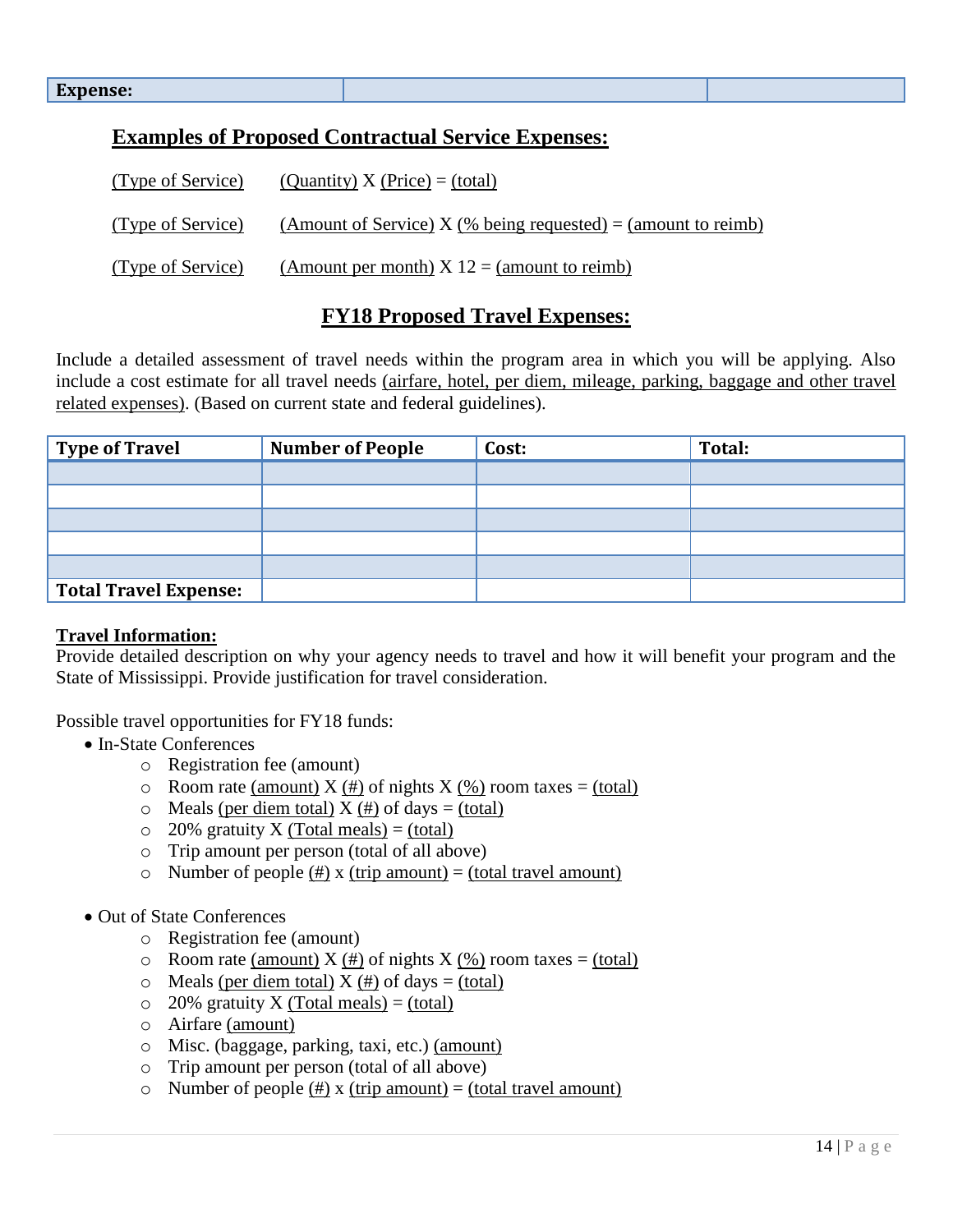- MS Stars Conference-Hosted by the Mississippi Office of Highway Safety
	- o Room Rate:  $$100.00 \text{ X } 4 \text{ nights } X 20\% \text{ room taxes} = $480.00$
	- o Meals:  $$41.00$  per day  $(5) = $205.00$
	- $\degree$  Tips: \$205.00 x 20% = \$41.00
	- $\circ$  Total: \$726.00=X (# of people) = (total)

### **FY18 Proposed Equipment:**

Please list the cost for each piece of equipment requested.

**Please note: Federal guidelines require equipment purchased must be essential to the project. If any equipment is requested in the application that is over \$5,000.00, please include quotes for the equipment, equipment descriptions and a through explanation of the use of the equipment.** 

All equipment must be approved by MOHS and/or NHTSA and be included on the Conforming Product List (CPL) and must be used specifically for the purposes for which is purchased. CPL list can be found at:

- Alcohol Screening Devices: (Only 154/405D/402PTS) <http://www.gpo.gov/fdsys/pkg/FR-2012-06-14/pdf/2012-14582.pdf>
- Breath Alcohol Measurement Devices: (Only 154/405D/402PTS) <http://www.gpo.gov/fdsys/pkg/FR-2012-06-14/pdf/2012-14581.pdf>
- Calibrating Units for Breath Alcohol Testers(Only 154/405D/402PTS) [http://www.dot.gov/sites/dot.dev/files/docs/20121022\\_CPL\\_Calibrating\\_Units.pdf](http://www.dot.gov/sites/dot.dev/files/docs/20121022_CPL_Calibrating_Units.pdf)
- Radar Speed –Measuring Devices (Only 402PTS) <http://www.nhtsa.gov/people/injury/enforce/SpeedMeasure/radarcpldec162002.htm>
- Lidar Speed-Measuring Devices (Only 402PTS) <http://icsw.nhtsa.gov/people/injury/enforce/SpeedMeasure/lidarcpldec162002.pdf>

#### **Unallowable equipment for FY18: Guns, Ammunition, Uniforms, Vehicles, Body Armor, Body Cameras. Radar and/or lidars are unallowable under Alcohol/Impaired Driving funding sources.**

| <b>Type of Equipment:</b>                 | # Requested: | <b>Cost Per Item:</b> | <b>Line Total:</b> |
|-------------------------------------------|--------------|-----------------------|--------------------|
|                                           |              |                       |                    |
|                                           |              |                       |                    |
|                                           |              |                       |                    |
|                                           |              |                       |                    |
|                                           |              |                       |                    |
|                                           |              |                       |                    |
| <b>Total Equipment</b><br><b>Expense:</b> |              |                       |                    |

#### **Describe how equipment will be used for grant purposes:**

Also provide detailed description of how the equipment will be used during FY18 for the grant purposes. Be as detailed as possible on how the equipment will benefit the program and work to help to accomplish your target and achieve your performance measures.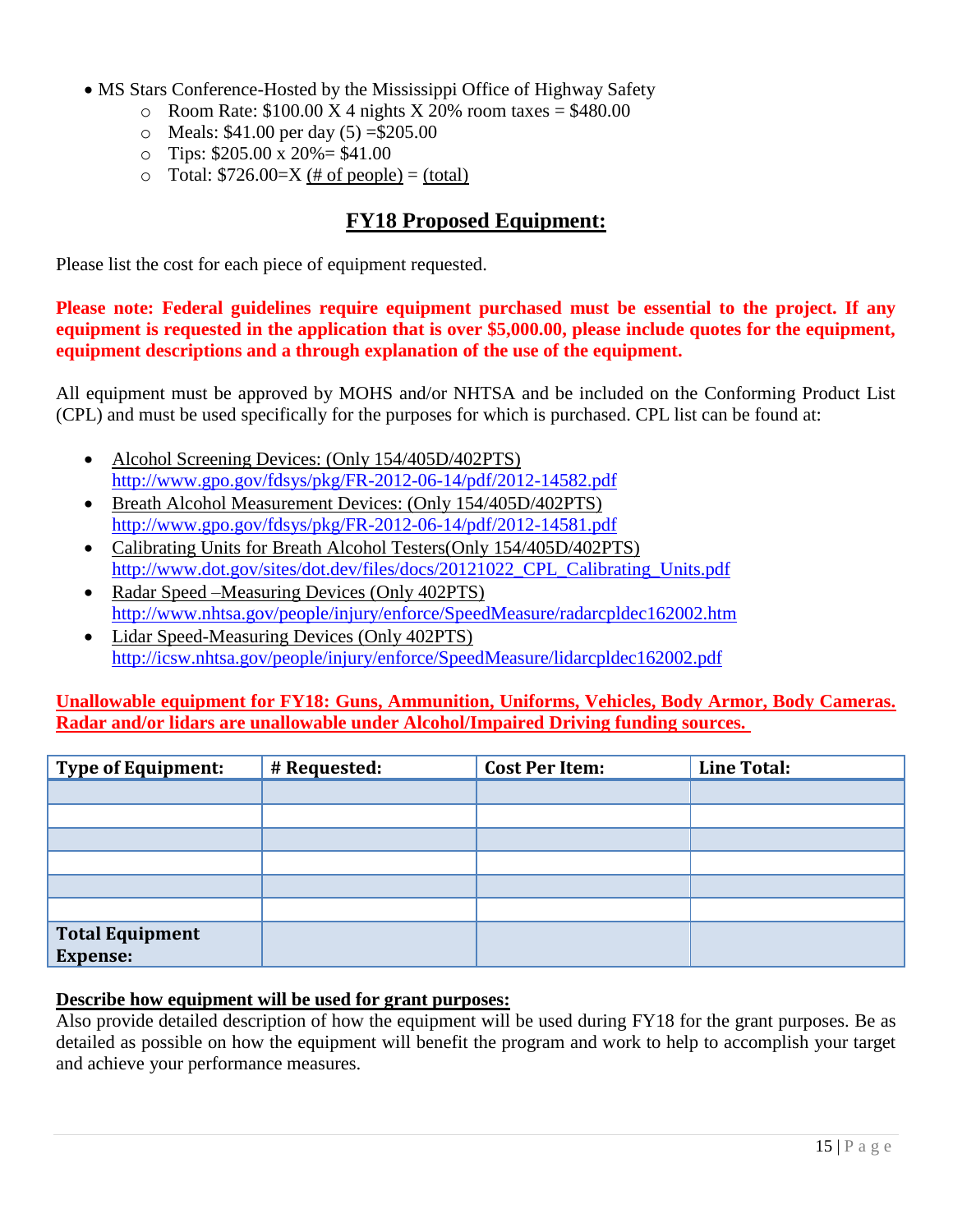### **Examples of Proposed Equipment Expenses:**

(Equipment name) (Quantity)  $X$  (Price) = (total)

### **FY18 Proposed Commodities:**

Include a detailed assessment of other grant expenses within the program area in which you are applying. Also include a cost estimate for all additional grant expenses (mouthpieces, tape, office supplies, etc.). (Based on current state and federal guidelines)

| <b>Type of Commodity Expenses:</b>  | Quantity | <b>Price of Commodity:</b> | <b>Total of Expense:</b> |
|-------------------------------------|----------|----------------------------|--------------------------|
|                                     |          |                            |                          |
|                                     |          |                            |                          |
|                                     |          |                            |                          |
|                                     |          |                            |                          |
|                                     |          |                            |                          |
| <b>Total of Commodity Expenses:</b> |          |                            |                          |

### **Examples of Proposed Commodities Expenses:**

• (Type of Service) (Quantity)  $X$  (Price) = (total)

### **FY18 Proposed In-Direct Costs:**

List all proposed indirect costs for which you will be requesting for FY18. If requesting indirect costs, please include your agency approved indirect cost approval letter.

| <b>List All Indirect Costs:</b> | <b>Amount of Indirect Costs:</b> |
|---------------------------------|----------------------------------|
|                                 |                                  |
|                                 |                                  |
|                                 |                                  |
|                                 |                                  |
|                                 |                                  |
| Total of Indirect Costs:        |                                  |

### **Examples of Proposed In-Direct Costs Expenses:**

Indirect Cost (Amount of Service)  $X$  (% being requested) = (amount to reimburse)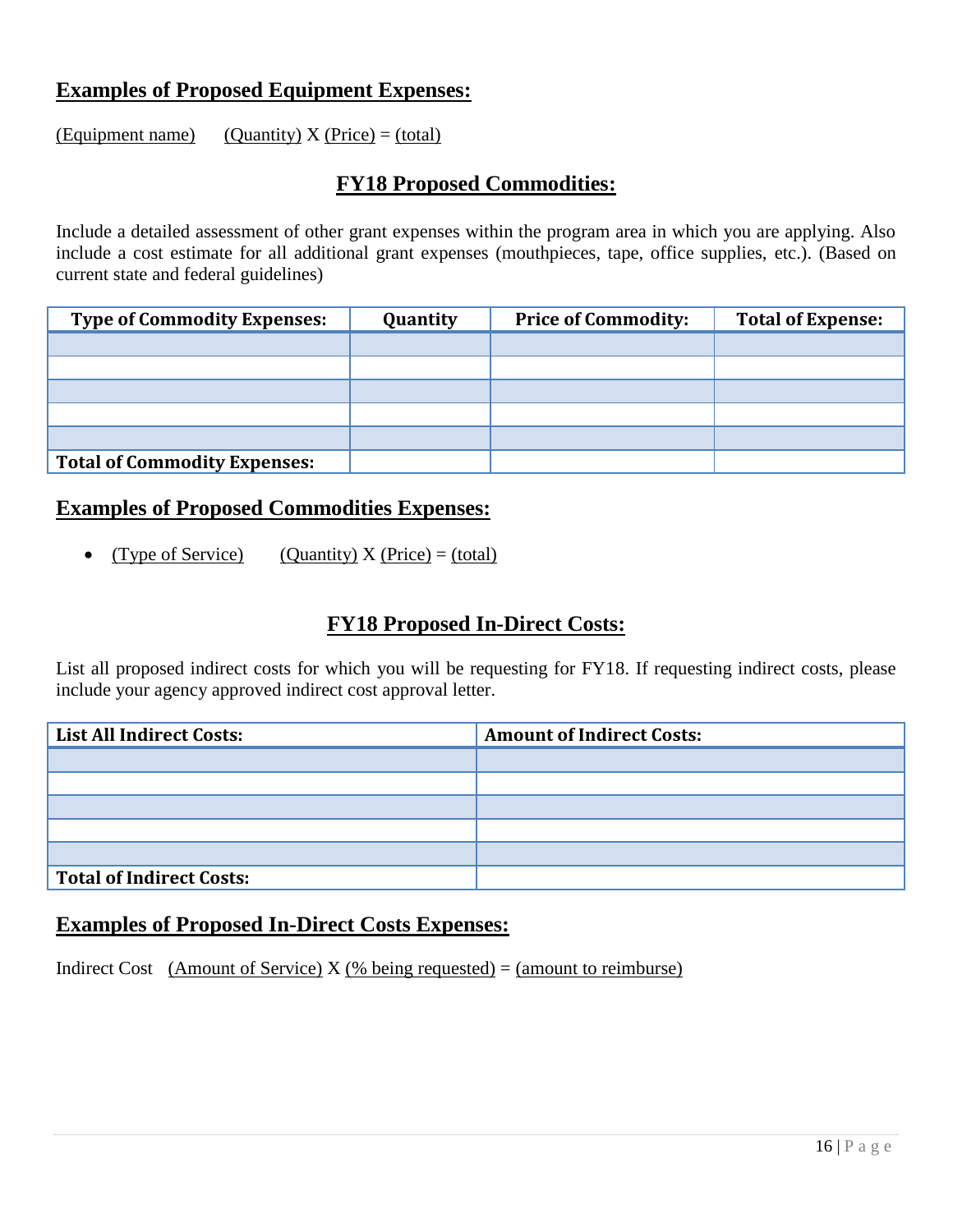### **FY18 Match Amounts:**

List all Match items and amounts that the agency will use as match for FY18, documentation must be provide if agency claims match.

| <b>List All Match Items:</b> | <b>Amount of Match Amounts:</b> |
|------------------------------|---------------------------------|
|                              |                                 |
|                              |                                 |
|                              |                                 |
|                              |                                 |
| Total of Match Amounts:      |                                 |

## Mississippi Office of Highway Safety

#### **MOHS FY18 Application Submission**

The application submitted to the MOHS is a request for funds. Funding is based on funds available to the MOHS through federal and state funds. Application requests received are not guaranteed and will be subject to be adjusted as funding is available.

Each application will be reviewed by the MOHS staff and management for application completeness, data provided, citation information, budget requests of personnel, contractual services, travel, equipment and other expenses requested to enhance the already existing program. The proposed targets, performance measure and strategies are also reviewed for effectiveness and efficiency.

Applications received from continuation grant agencies will be reviewed by MOHS staff and management for application completeness, data provided, citation information, budget requests of personnel, contractual services, travel, equipment and other expenses requested to enhance the already existing program. Grants will also be funded based on the review of past grant performance of meeting targets and performance measures, expenditure of previous grant funds and information from program documentation and assessments.

The MOHS grant program is a data driven program and all applications must represent a need and the ability to help reach the State's target and performance measures to help reduce fatalities, crashes and injuries.

### **Applications must include:**

- **FY18 Application**
- **Most Recent Financial Audit of Agency**
- **Letter for Agency Raises (If Applicable, Whole Agency Must Receive)**

#### **Incomplete Applications:**

**If all sections of this Application are not filled out, documentation provided and/or justifications provided, this Application will not be considered for review and/or approval.** 

#### **Agreement of Understanding and Compliance:**

The Agreement of Understanding and Compliance documents will be attached within the FY18 Grant